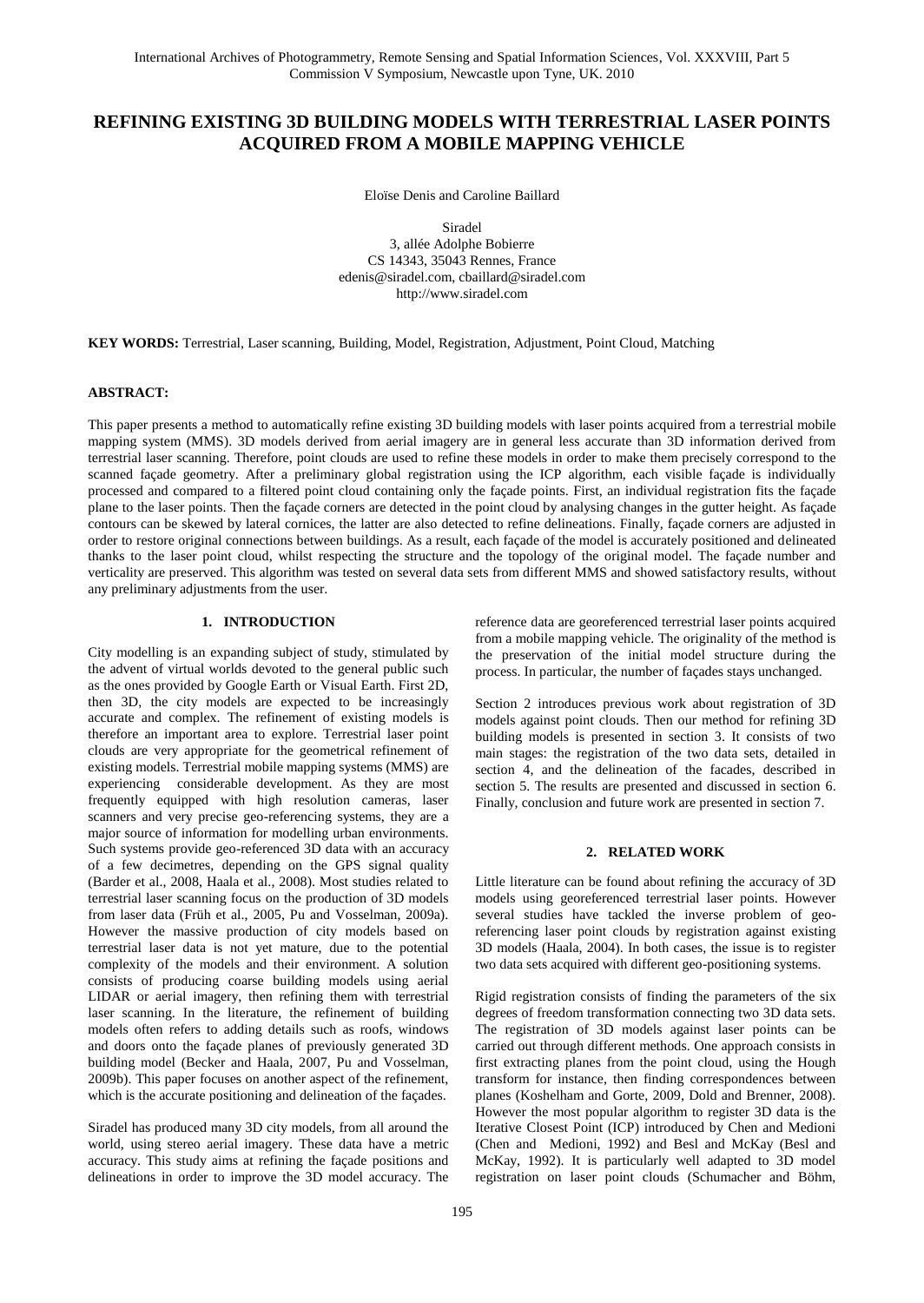2005). It is also independent of possible errors induced by plane extraction. ICP is an iterative algorithm. At each iter-ation, the algorithm selects points  $p1_i$  in the first set and their closest match  $p_2$  in the second set, then computes the rotation **R** and translation *t* minimizing the distance between the points:

$$
E(\mathbf{R}, \mathbf{t}) = \sum_{i=1}^{N_1} \sum_{j=1}^{N_2} w_{i,j} ||p1_i - (\mathbf{R}p2_j + \mathbf{t})||^2, \qquad (1)
$$

where  $N_1$  and  $N_2$  are the number of points in each point set, and  $w_{i,j}$  is the weight associated to the point match  $(p1_i, p2_j)$ . This algorithm always converges monotonically to the nearest local minimum of a mean-square distance metric (Besl and McKay, 1992). The ICP algorithm needs a good initialization to converge to the best solution, which is not an issue in this study because both data sets are geo-referenced. ICP was improved through many versions, differing in the point selection method, the determination of the closest match, the weights, the rejection of correspondences, or the error metric (Zhang, 1994, Rusinkiewicz and Levoy, 2001, Bae and Lichti, 2004, Gruen and Akca, 2005).

#### **3. PRESENTATION OF THE APPROACH**

After introducing the input data and the pre-processing steps, the workflow of our method is presented.

#### **3.1 Input data**

The 3D models are derived from aerial geo-referenced images. The laser point clouds are acquired by various terrestrial mobile mapping systems equipped with lateral laser scanners. The laser points are geo-referenced thanks to a very precise georeferencing system composed of a Global Positioning System (GPS), an Inertial Measurement Unit (IMU) and an odometer. The point position is corrected using Kalmann filters.

#### **3.2 Pre-processing**

Before processing, the input data need to be filtered. Firstly, relevant façade polygons and relevant laser points are selected, then each selected façade is associated to its corresponding laser points.

**3.2.1 Façade polygon selection** Within the process two kinds of façades are distinguished: the "frontal" façades, that can be scanned by the mobile mapping system, and the "lateral" façades, often perpendicular to the road axis, that are not clearly visible in the point cloud. The lateral façades can skew the results of registration by introducing unreliable points in the process. In order to limit errors, only frontal façades are selected from the model and further processed. These façades are selected according to the following criteria:

- they are not parallel to the scan axis of the laser beam;
- they are within the area scanned by the laser (threshold on distance);
- they are oriented towards the street.

**3.2.2 Façade point selection** As the laser point cloud contains points representing building façades as well as points representing pavement, trees, cars, pedestrians or any other kinds of occluding objects that would skew the process, most irrelevant points are filtered out.

The filtration of the point cloud is carried out through the study of an accumulation image. In this image, each pixel represents a small area on the ground, and allows the storage of both the number of laser points projected on this area, and the maximal elevation of these points (as shown in Figure 1). A double threshold on point density and elevation is applied on this image. A pixel is said associated to a façade if:

- its maximal elevation is high enough to characterize a wall rather than a low object;
- its density value is high enough to characterize a vertical object.

The first criterion discards points describing low objects. The second criterion discards most points related to trees. It was clearly observed that walls accumulate many laser points in a small ground area, whereas tree leaves collect laser points on a large but not dense area. As the point cloud density decreases with the distance to the laser scanner, the threshold on density varies with the distance between the laser source and the area represented by the pixel.

The filtered accumulation image of one of the test areas is presented in Figure 2. In the following, the resulting filtered point cloud will be used instead of the original cloud, and it will be referred as the "reference" point cloud.



Figure 1: Image of point elevation.



Figure 2: Image of point elevation after filtering. Ground and small objects points are removed. In this example, walls are kept but one tree is kept too.

**3.2.3 Façade to point association** Frontal façades of the 3D model are finally associated to their corresponding laser points. For a given façade, the selected points are distant of less than 50 cm to the façade plane, and their orthogonal projection on this plane is located inside the façade polygon.

#### **3.3 Method overview**

Following the pre-processing stage, the façade refinement process consists of two main steps, as shown in Figure 3. First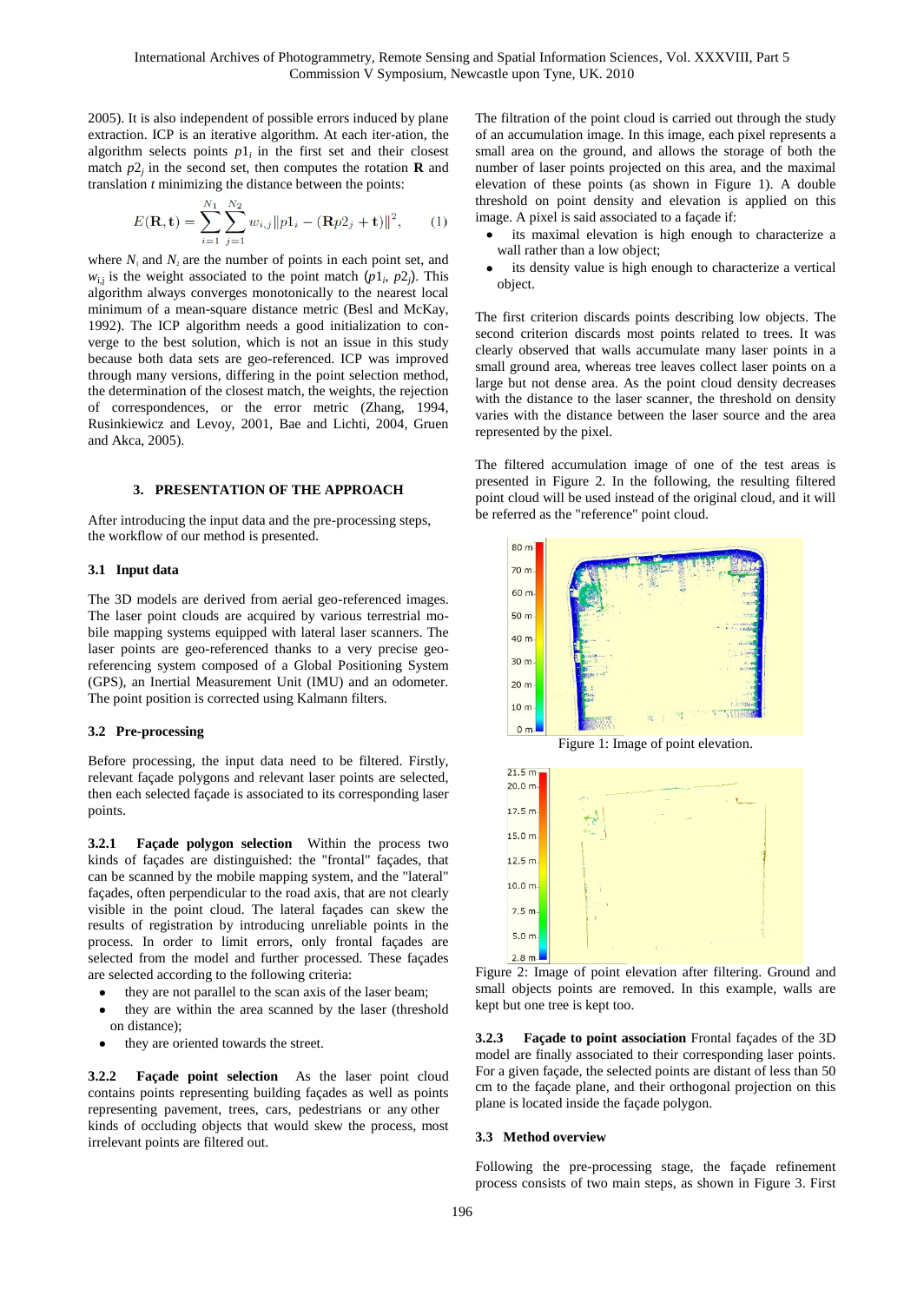the model is registered against the laser points, including both a global and a local registration of the façade planes (see section 4). Then the façades are delineated and topologically connected (see section 5).

| laser point cloud + 3D model          |                                          |
|---------------------------------------|------------------------------------------|
|                                       |                                          |
| pre-processing                        | selection                                |
|                                       |                                          |
| <b>processing</b>                     | 1. registration<br>2. façades refinement |
|                                       |                                          |
| refined model                         |                                          |
| $E_{\text{onno}}$ 2. Decesse model on |                                          |

Figure 3: Process workflow.

### **4. REGISTRATION**

The model-to-point registration is performed within two steps: first a global registration of the two data sets is performed, then each façade plane is locally registered to the laser points.

# **4.1 Global registration of the 3D model**

The first step to refine a 3D building model with a laser point cloud is to register the two data sets. As each type of data was geo-localised with a different geo-positioning system, there is a shift induced by individual positioning errors. Therefore a rigid registration is performed.

**4.1.1 Model registration** The global rigid registration is performed with the ICP algorithm. The initialization is given by the geo-positioning of the 3D vectors. In order to use the ICP algorithm, a "target" point cloud is first derived from the model, by sampling the frontal façades. This target point cloud is then registered against the reference laser point cloud using ICP.

**4.1.2 Model verticality constraint** As the input 3D model describes buildings, a verticality constraint has been introduced on the registered model: the façades should stay vertical. Only the heading is allowed to change, whilst the pitch and roll should be kept to 0°. As ICP works on six degrees of freedom, the resulting model can be rotated and thus will no longer respect the model verticality. Therefore, after each ICP iteration, the whole model is rotated so that the final orientation respects the model verticality constraints.

# **4.2 Individual registration of the visible façades**

At the previous step, the 3D model has been globally registered against the point cloud. Each frontal façade is then independently registered against the reference laser point cloud using gain the ICP algorithm. As previously, the registered façades are subsequently rotated in order to respect the model verticality constraint (cf. section 4.1.2).

Importantly, the topological connections between lateral and frontal façades are preserved. Lateral façades that are originally connected to two frontal façades (from a single building or from two different buildings) are adjusted in order to stay connected to these façades (cf. figure 4). The lateral façades that are originally connected to only one frontal façade are also adjusted to stay connected to the façade, whilst keeping their original orientation (their normal vector stays the same). The lateral façades provide a way of detecting and correcting major registration errors: if their orientation has significantly changed

during registration, then the local registration is discarded and one of the refined façades is moved back to its previous position. Figure 5 shows a 2D view of a model at different steps of the registration.



frontal façades (blue). (a) Original positions. (b) Positions after individual registration. (c) Positions after restoring connections.



Figure 5: 2D views of the model : original model (grey), model after global registration (blue), and model after individual registration (pink).

# **5. FACADE DELINEATION REFINEMENT**

At this stage, every frontal façade of the model has been fitted to the best corresponding plane in the point cloud. However the façade boundaries of the model do not exactly match the real building boundaries (see Figure 6), and the original topology is not preserved. We propose to refine façade delineations within four steps:

- 1. Façade top boundary detection;
- 2. Façade lateral boundaries detection;
- 3. Façade bottom boundary detection;
- 4. Façade connection.

# **5.1 Façade top boundary detection**

In the original model, two buildings are distinct if the gutter heights differ from more than two meters. The height of each building was measured at the gutter level. In order to delineate buildings in the point cloud, it is therefore necessary to detect gutters and their changes in height.

The gutter altitude is derived from the laser points for every façade. It is determined through the study of an elevation histogram computed over the associated point cloud (see Figure 7). Due to its prominent shape, the gutter is characterized by a peak in the histogram, followed by an area without points. In this histogram, the class containing most points within the research interval is identified as the "gutter peak". The top of the gutter is then inferred as the highest downward gradient after the gutter peak in the histogram. Each scanned façade is then associated to a reference gutter altitude derived from the laser cloud. The maximal altitude of the laser points associated to a façade is also recorded: it corresponds either to the gutter altitude itself, or to the dormer altitude.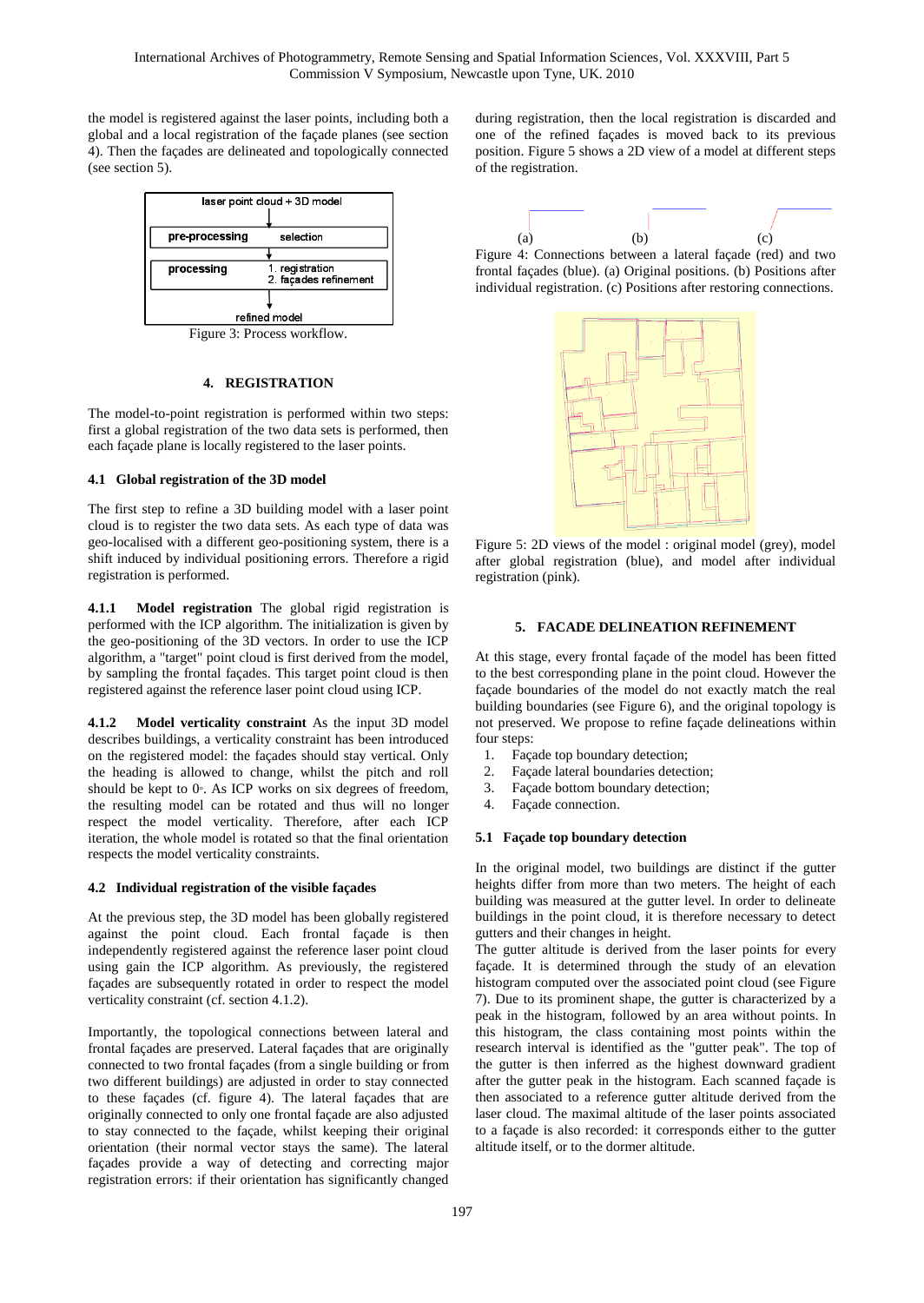

Figure 6: Example of façade boundaries (in black) that do not match the real façade geometry given by the point cloud (delimited in red).



Figure 7: Diagram of the gutter detection principle. On the right is a representation of a façade profile, with the scanned area in red, and on the left is the associated histogram.

### **5.2 Façade lateral boundaries detection**

The laser points neighbouring the original façade boundaries are studied to detect changes in the gutter altitude and locate the real lateral boundaries.

**5.2.1 Inside exploration** The first step consists in exploring the laser points associated to the façade itself in order to detect any local change in height. Along the façade, the maximal altitude of each scan line is individually analysed. This altitude can be the one of the current façade (gutter or dormer altitude), the one of an adjacent façade, the ground altitude, or the altitude of an occluding object. This altitude is recorded whenever it is different from the gutter height or the maximal height of the current façade.

**5.2.2 Outside exploration** If the façade width is underestimated, the façade real boundaries are located outside the input façade polygon. Thus the second step consists of studying the laser points located outside the façade near the façade boundaries. The outside exploration is performed in the same way as the inside exploration.

**5.2.3 New façade lateral boundaries** From the information collected during exploration, new lateral boundaries are determined for each façade. During this operation, the lateral façades stay connected to the frontal façades.

**5.2.4 Façade lateral boundaries refinement** The lateral boundary detection is based on the analysis of changes in the gutter elevation. However it can be affected by lateral cornices that artificially enlarge the façade width.

The chosen approach for correcting artefacts due to cornices is similar to the one used to detect façade corners (see Figure 8). The scan lines are analysed in turn, starting from the lateral border and going inside. Only scan lines associated with points regularly distributed over the building height are valid. The lateral boundaries of the façade are refined accordingly.

When the lateral boundaries of the frontal façades are modified, the boundaries of the adjacent façades (frontal or lateral) are modified too, in order to respect the model initial topology.



Figure 8: Example of a façade boundary before (left) and after (right) cornice detection.

#### **5.3 Façade bottom boundary detection**

The bottom boundary of each façade is determined as the intersection between the façade plane and the ground surface, derived from the original point cloud. The determination of the ground surface is achieved by combining histogram analysis and region growing techniques. More details about the method will be provided in a subsequent paper.

# **5.4 Façade connections**

At this stage, the building geometry and topology may be corrupted, and the topology is not necessarily preserved. For example, some façades in the resulting model can be superimposed or topologically disconnected although adjacent in the original one. In order to correct these errors, each façade is studied with respect to its originally connected neighbouring façades. If the façades are no longer connected, the connection is restored by joining the lateral edges, as shown in Figure 9. Note that the plane orientation can be slightly modified by this operation.



façade connection.

#### **6. EXPERIMENTATION**

The method was tested on several laser data sets acquired with different mobile mapping systems and different kinds of laser scanners. In order to maximize automation and avoid any user intervention, the parameter values are either automatically computed or common to all data sets.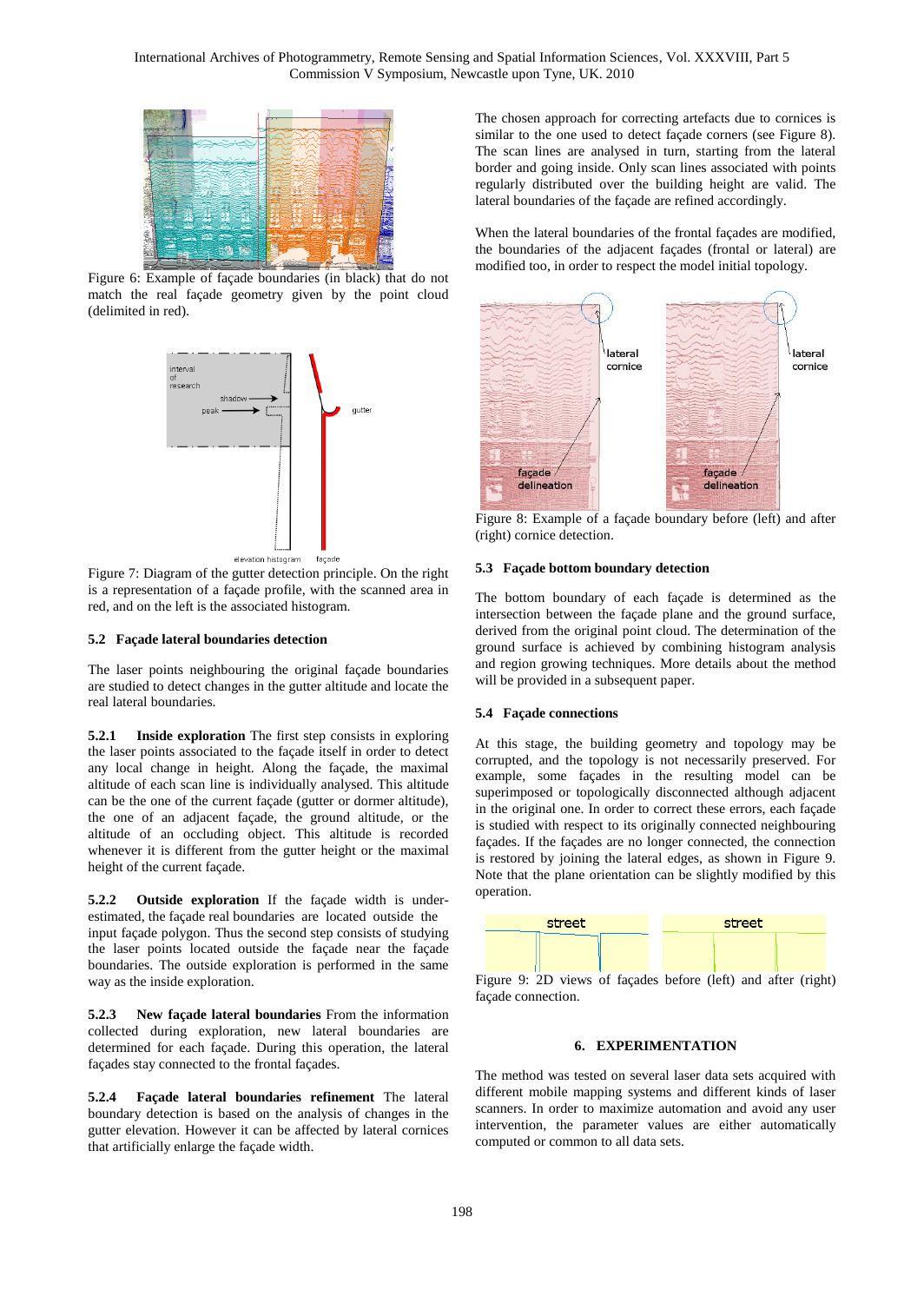The results are illustrated on a data set covering three sides of a building block in the old town of Rennes, in France. The streets are narrow, and composed of buildings from the 18th century aligned with different heights.

Figure 10 shows the initial data and the results of model refinement at different steps of the process. Figure 10(a) shows the reference point cloud. It was acquired at a speed close to 40km/h. The laser scanner has a 180° wide aperture and recorded one point every degree. In the point cloud many façades are occluded by cars, pedestrians, trees, etc. Figure 10(b) shows the input 3D model. The building heights were captured at the gutter level. The ground level was imported from a Digital Terrain Model. Initially, most of the model buildings do not match the laser point cloud as seen in Figure 10(c). After global registration, approximately half of the façades match the point cloud but the model still needs to be refined as shown in Figure 10(d). After individual registration of the frontal façades, Figure 10(e) shows that every scanned façade matches a plane in the point cloud. However, the façade delineation is not correct. Finally, after the refinement stage, the façades exactly match the building delineations in the laser point cloud, as shown in Figure 10(f).

Figure 11 illustrates some results on another data set. Despite the fact that the top of the buildings was not scanned by the system, the façade are correctly delineated by the algorithm.

Most problems come from occlusions, trees in particular. Not only do they significantly disturb the façade scan homogeneity, but they also introduce biases in the detection algorithms. A specific algorithm for detecting trees in the point cloud should help making the process more robust. The method also occasionally fails in finding cornices, resulting in slightly mislocated lateral boundaries.

# **7. CONCLUSIONS AND FUTURE WORK**

In this paper we have presented a process to automatically refine the façade boundaries of an existing 3D building model without changing its structure or topology. The reference data are laser point clouds acquired with a terrestrial mobile mapping system. An algorithm based on ICP registration and geometry analysis has been designed. This algorithm was tested on several laser data sets describing dense urban areas, without requiring a fine tuning of the parameter values. The resulting models show a good correspondence between the façade boundaries and the point cloud geometry. The process is fully automatic and does not require any manual intervention. More data sets are currently being tested and the improvement of the resulting 3D model accuracy will be numerically assessed. Future work will focus on further refinement including tree detection and façade subdivision.

### **ACKNOWLEDGEMENTS**

The authors would like to thank the MATIS laboratory of the French national geographic institute (IGN) for providing one of the experimental laser data sets.

### **REFERENCES**

Bae, K.-H. and Lichti, D., 2004. Automated registration of unorganised point clouds from terrestrial laser scanners.

International Archives of Photogrammetry and Remote Sensing (IAPRS) 35(B5), pp. 222–227. Istanbul.

Barber, D., Mills, J. and Smith-Voysey, S., 2008. Geometric validation of a ground-based mobile laser scanning system. ISPRS Journal of Photogrammetry and Remote Sensing 63(1), pp. 128– 141.

Becker, S. and Haala, N., 2007. Refinement of building fassades by integrated processing of lidar and image data. In: Proceedings of the Photogrammetric Image Analysis Conference, IAPRS vol.36, pp.  $7 - 12$ 

Besl, P. and McKay, N., 1992. A method for registration of 3-d shapes. IEEE Transaction on pattern analysis and machine intelligence 14(2), pp. 239–256.

Chen, Y. and Medioni, G., 1992. Object modelling by registration of multiple range images. Image and Vision Computing 10(3), pp. 145–155.

Dold, C. and Brenner, C., 2008. Analysis of score functions for the automatic registration of terrestrial laser scans. In: ISPRS Congress, Proceedings of Commission V, Beijing, pp. 417–422.

Früh, C., Jain, S. and Zakhor, A., 2005. Data processing algorithms for generating textured 3D building facade meshes from laser scans and camera images. International Journal of Computer Vision 61(2), pp. 159–184.

Gruen, A. and Akca, D., 2005. Least squares 3d surface and curve matching. ISPRS Journal of Photogrammetry and Remote Sensing 59(3), pp. 151–174.

Haala, N., 2004. On the refinement of urban models by terrestrial data collection. In: ISPRS Congress, Vol. 35, Part B3, Istanbul, pp. 564–569.

Haala, N., Peter, M., Kremer, J. and Hunter, G., 2008. Mobile lidar mapping for 3d point cloud collection in urban areas – a performance test. In: ISPRS Congress, Proceedings of Commission V, Beijing, pp. 1119–1124.

Koshelham, K. and Gorte, B., 2009. Registering pointclouds of polyhedral buildings to 2d maps. In: Proceedings of the 3DARCH conference.

Pu, S. and Vosselman, G., 2009a. Knowledge based reconstruction of building models from terrestrial laser scanning data. ISPRS Journal of Photogrammetry and Remote Sensing 64(6), pp. 575– 584.

Pu, S. and Vosselman, G., 2009b. Refining building facade models with images. In: Proceedings of the City Models, Roads and Traffic Conference, IAPRS vol.38, pp. 217–222.

Rusinkiewicz, S. and Levoy, M., 2001. Efficient variants of the ICP algorithm. In: Proceedings of the third International Conference on 3-D Digital Imaging and Modeling, pp. 145–152.

Schumacher, S. and Böhm, J., 2005. Georeferencing of terrestrial laserscanner data for applications in architectural modelling. In: Proceedings of the ISPRSWorking Group V/4Workshop 3DARCH 2005: Virtual Reconstruction and Visualization of Complex Architectures.

Zhang, Z., 1994. Iterative point matching for registration of freeform curves and surfaces. International Journal of Computer Vision 13(2), pp. 119–152.